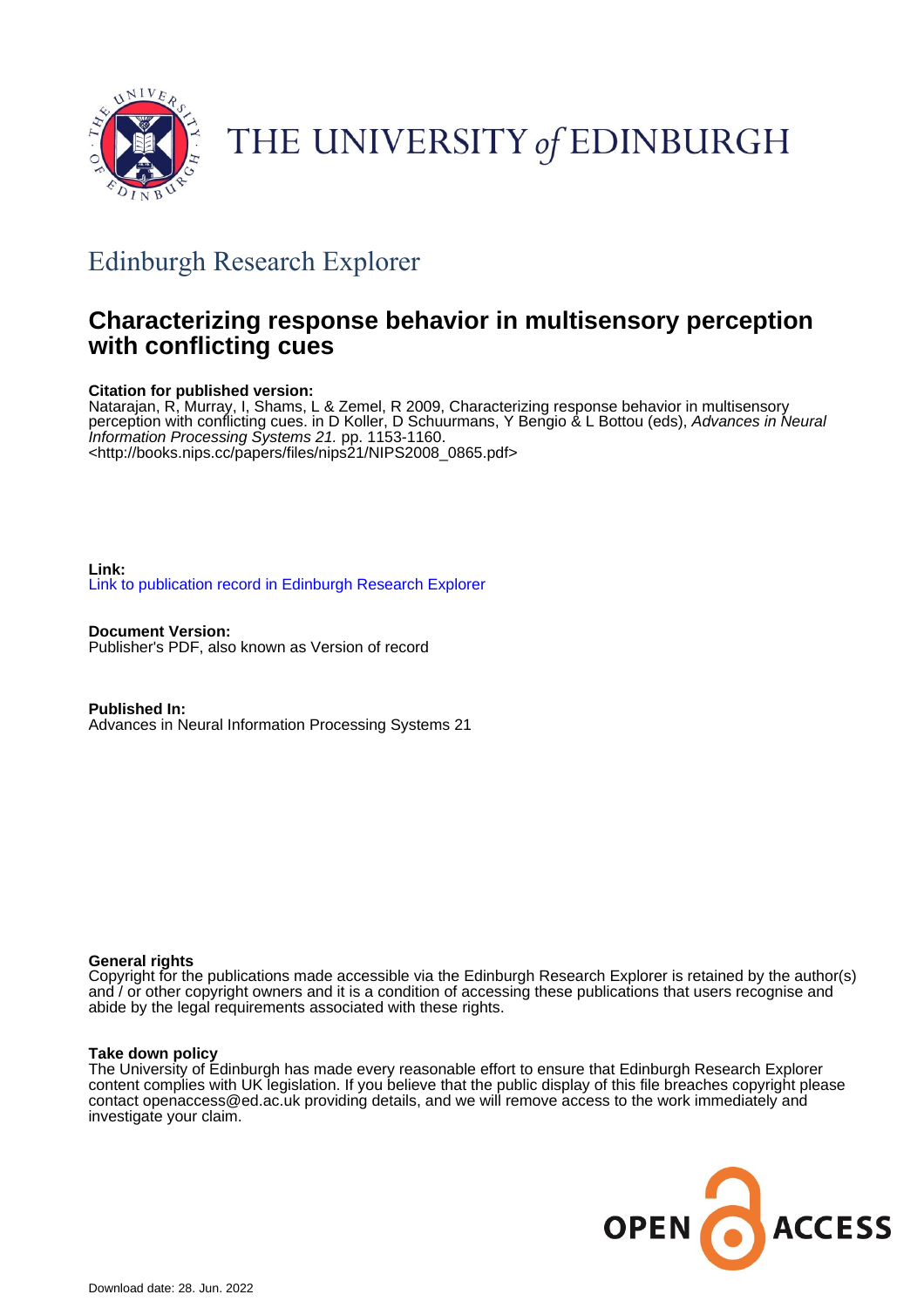Natarajan, R., Murray, I., Shams, L., & Zemel, R. (2009). Characterizing response behavior in multisensory perception with conflicting cues. In Koller, D., Schuurmans, D., Bengio, Y., & Bottou, L. (Eds.), Advances in Neural Information Processing Systems 21. (pp. 1153-1160).

### Characterizing response behavior in multi-sensory perception with conflicting cues

Rama Natarajan $1$ Iain Murray<sup>1</sup> Ladan Shams<sup>2</sup> Richard S. Zemel<sup>1</sup> <sup>1</sup>Department of Computer Science, University of Toronto, Canada {rama,murray,zemel}@cs.toronto.edu  $2$ Department of Psychology, University of California Los Angeles, USA ladan@psych.ucla.edu

#### Abstract

We explore a recently proposed mixture model approach to understanding interactions between conflicting sensory cues. Alternative model formulations, differing in their sensory noise models and inference methods, are compared based on their fit to experimental data. Heavy-tailed sensory likelihoods yield a better description of the subjects' response behavior than standard Gaussian noise models. We study the underlying cause for this result, and then present several testable predictions of these models.

#### 1 Introduction

A natural scene contains several multi-modal sensory cues to the true underlying values of its physical properties. There is substantial evidence that the brain deals with the sensory information from multiple modalities simultaneously, to form a coherent and unified percept of the world and to guide action. A major focus of multi-sensory perceptual studies has been in exploring the synergistic as well as modulatory interactions between individual sensory cues. The perceptual consequences of these interactions can be effectively explored in cases where the cues are in conflict with each other, resulting in potentially illusory percepts such as the "ventriloquism effect" [1].

A well-tested hypothesis with regards to multi-sensory cue interaction is that the individual sensory estimates are combined in a linear fashion, weighted by their relative reliabilities. Most studies that expound this linear approach assume that sensory noise in the different modalities are independent of each other, and that the sensory likelihoods can be well approximated by Gaussian distributions. Under these assumptions, the maximum-likelihood estimator of the underlying physical variable is an affine combination of the sensory estimates weighted in proportion to their precisions. This linear model predicts that the variance of the posterior distribution is always lower than that of individual cues. However, data from several psychophysical studies contradict this prediction, necessitating non-linear computational strategies to deal with the inputs.

Recent studies [2; 3; 4; 5] have proposed a particular form of mixture model to address response behavior in situations with a large conflict between sensory stimuli. Conflicts arise when corresponding cues suggest very different estimates of an underlying variable. The basic intuition behind these models is that large stimulus disparities might be a consequence of the stimuli having resulted from multiple underlying causal factors. We evaluate the different formulations in their ability to model experimental data [6] that exhibit very interesting non-linear response behavior under conflicting stimulus conditions. The formulations differ in how perceptual estimates are derived from sensory data. We demonstrate some inadequacies of the current models and propose an alternative formulation that employs heavy-tailed sensory likelihoods. The proposed model not only achieves better fits to non-linear response behavior in the experimental data but also makes several quantitatively testable predictions.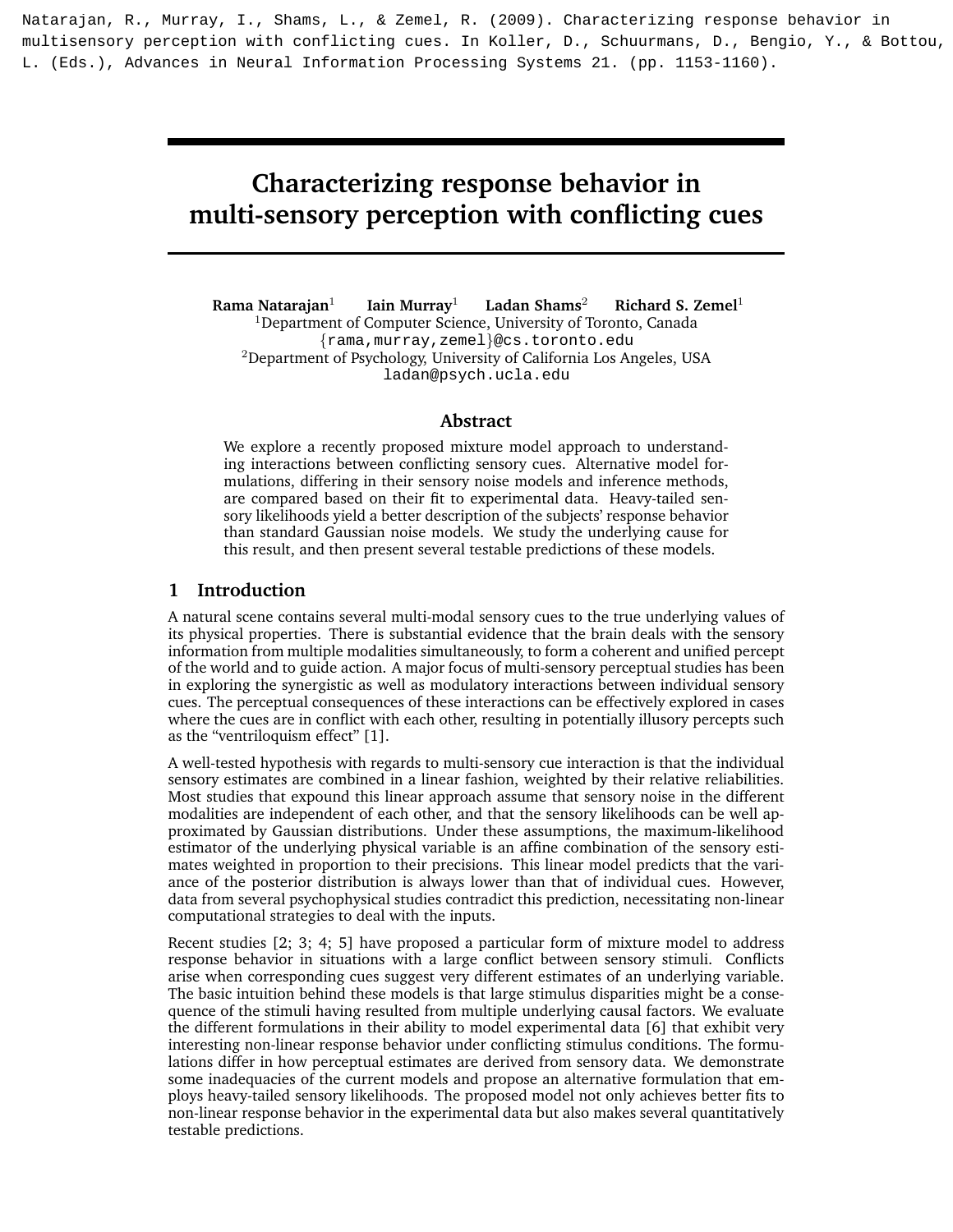#### 2 A Mixture Model for Evaluating Cue Interactions

In this section, we present an overview of a recently proposed mixture model approach [3] to dealing with conflicting sensory inputs. We describe two approaches to inference under this model— causal averaging and causal selection — and analyze the model predictions on our simulation of an auditory localization task [6].

The environmental variables of interest are the spatial locations of an auditory and visual stimulus, denoted by  $s_a$  and  $s_v$  respectively. Information about the stimuli is provided by noisy sensory cues  $x_a$  and  $x_v$ . The model evaluates sensory cues under two discrete hypotheses  $(C = \{1, 2\})$  regarding the causal structure underlying the generation of the stimuli. The hypotheses are that the two stimuli could arise from the same  $(C = 1)$  or different  $(C = 2)$ causal events. This mixture model instantiates a simple idea: if there is a common cause, cues are combined; otherwise they are segregated. The model is characterized by (i) the sensory likelihoods  $P(x_v|s_v)$  and  $P(x_a|s_a)$ , (ii) the prior distributions  $P(s_v, s_a)$  over true stimulus positions and (iii) the prior over hypotheses  $P(C)$ .

#### 2.1 Generating sensory data

The standard model assumes Gaussian sensory likelihoods and prior distributions. The true auditory and visual stimulus positions are assumed to be the same for  $C = 1$ , i.e.,  $s_a = s_v = s$  drawn from a zero-mean Gaussian prior distribution:  $s \sim \mathcal{N}(0, \sigma_p^2)$  where  $\sigma_p$ is standard deviation of the distribution. The noisy sensory evidence  $x_a$  is a sample from a Gaussian distribution with mean  $s_a = s$  and standard deviation  $\sigma_a$ :  $x_a \sim \mathcal{N}(x_a; s_a = s, \sigma_a^2)$ . Similarly for the visual evidence:  $x_v \sim \mathcal{N}(x_v; s_v = s, \sigma_v^2)$ .

When there are  $C = 2$  underlying causes, they are drawn independently from the zero-mean Gaussian prior distribution:  $s_v \sim \mathcal{N}(0, \sigma_p^2)$ ;  $s_a \sim \mathcal{N}(0, \sigma_p^2)$ . Then  $x_v \sim \mathcal{N}(x_v; s_v, \sigma_v^2)$  and  $x_a \sim \mathcal{N}(x_a; s_a, \sigma_a^2)$ . The belief in each hypothesis given the cues  $x_a$  and  $x_v$  is defined by the posterior distribution:

$$
P(C|x_v, x_a) = \frac{P(x_v, x_a|C)P(C)}{P(x_v, x_a)}
$$
(1)

When the hypotheses are discrete  $C = \{1, 2\}$ , the normalization constant  $P(x_v, x_a) =$  $P(x_v, x_a|C=1)P(C=1) + P(x_v, x_a|C=2)(1-P(C=1)).$ 

Given this particular causal generative model, the conditional likelihoods in Equation 1 are defined as  $P(x_v, x_a | C = 1) = \int P(x_v | s_v = s) P(x_a | s_a = s) P(s) ds$  and  $P(x_v, x_a | C = 2) =$  $\int P(x_v|s_v)P(s_v)ds_v \int P(x_a|s_a)P(s_a)ds_a$ . The conditional sensory likelihoods are specified as:  $P(x_v, x_a | s_v, s_a, C) = P(x_v | s_v) P(x_a | s_a)$ .

#### 2.2 Inference methods

#### 2.2.1 Causal averaging

The conditional posterior over stimulus variables is calculated for each hypothesis as  $P(s_v, s_a|x_v, x_a, C = 1)$  and  $P(s_v, s_a|x_v, x_a, C = 2)$ . The standard approach to computing the full posterior distribution of interest  $P(s_a, s_v|x_a, x_v)$  is by integrating the evidence over both hypotheses weighted by the posterior distribution over  $C$  (Equation 1). Such a model averaging approach to causal inference is specified by the following identity:

$$
P_{\text{avg}}(s_v, s_a | x_v, x_a) = \sum_C P(s_v, s_a | x_v, x_a, C) P(C | x_v, x_a)
$$
 (2)

$$
= \sum_{C} \frac{P(x_v, x_a | s_v, s_a, C) P(s_v, s_a | C) P(C | x_v, x_a)}{P(x_v, x_a | C)}
$$
(3)

Here,  $P(C = 1|x_v, x_a) = \pi_c$  is the posterior mixing proportion and  $(1 - \pi_c) = P(C = 1 + \pi_c)$  $2|x_v, x_a$ ).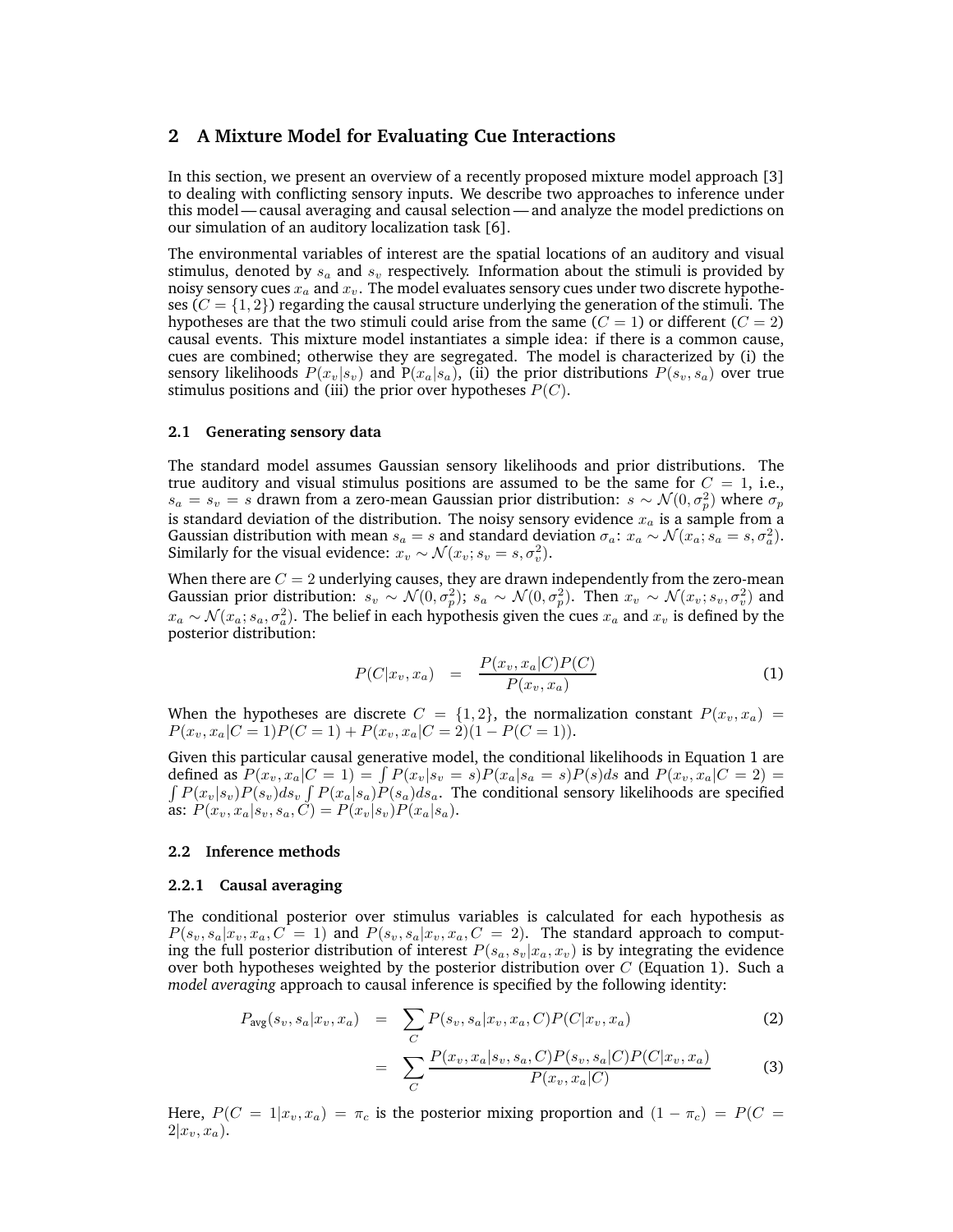#### 2.2.2 Causal selection

An alternative approach is to calculate an approximate posterior distribution by first selecting the hypothesis  $C^*$  that maximizes the posterior distribution  $P(C|x_v, x_a)$ . Under this model selection approach, subsequent inference is based on the selected hypothesis alone.

$$
C^* = \underset{C=\{1,2\}}{\text{argmax}} P(C|x_v, x_a)
$$
 (4)

Then the posterior distribution over stimulus location is approximated as follows:

$$
P_{\rm sel}(s_v, s_a | x_v, x_a) \approx P(s_v, s_a | x_v, x_a, C = C^*)
$$
\n
$$
(5)
$$

$$
= \frac{P(x_v, x_a | s_v, s_a, C = C^*) P(s_v, s_a | C = C^*)}{P(x_v, x_a | C = C^*)}
$$
(6)

#### 2.3 Evaluating the models on experimental data

Here, we evaluate the causal averaging and selection models on an auditory localization task [6] where visual and auditory stimuli were presented at varying spatial and temporal disparities. In addition to reporting the location of the auditory target, subjects were also asked to report on whether they perceived the two stimuli to be perceptually unified. The variables examined were the bias and variance of the subjects' estimates for each stimulus condition. The data exhibit very interesting non-linear response behavior (solid lines in Figures 1A and 1D).

In our simulation of the task, the auditory target was presented at locations  $\{0^\circ, 5^\circ, 10^\circ\}$  left or right of fixation. Although the real experiment varied the fixation location from trial to trial, it was found to have no effect on subsequent analyses and data were collapsed across all fixation locations. Hence, we assume the fixation point to be at the center of space (0 ◦ ). The visual stimuli were assumed to be temporally coincident with the auditory stimuli and presented at varying spatial disparities  ${0^\circ, 5^\circ, 10^\circ, 15^\circ, 20^\circ, 25^\circ}$  left or right of sound. Sensory evidence  $x_a$  and  $x_v$  were corrupted by Gaussian noise as described earlier.

Each stimulus combination  $\{s_a, s_v\}$  was presented with equal probability 2000 times. The spatial axis ranged from  $-25^{\circ}$  to  $25^{\circ}$  and was divided into 1° width bins. On each trial, the model computes a posterior probability distribution over stimulus locations conditioned on the noisy cues  $x_a$  and  $x_v$  according to one of Equations 3 or 6. It then estimates visual and auditory locations  $\hat{s}_a$  and  $\hat{s}_v$  as the peak of the posterior distribution (maximum aposteriori estimate):  $\hat{s}_a = \text{argmax}_{s_a} P(s_a, s_v | x_a, x_v)$ .

We have simulated estimators using other criteria, such as minimizing the squared error of the estimates (i.e, expected value of the posterior distribution). The results were very similar using the different estimators. Percent bias is given by:  $\frac{\hat{s}_a - s_a}{s_v - s_a} * 100$ . Goodness of fit was computed using squared error loss to quantify the amount by which model estimates differed from the behavioral data. For analysis, the trials were dichotomized into unity and non-unity trials based on the perception of spatial unity. A trial was classified as unity if the posterior probability  $P(C = 1|x_v, x_a)$  was greater than some threshold  $\rho$  and non-unity otherwise.

The simulation results (i.e., the estimates  $\hat{s}_a$  and  $\hat{s}_v$ ) were averaged across trials in each category. The parameters of the model are: 1) the stimulus location variance  $\sigma_p^2$ , 2–3) the observation variances  $\sigma_a^2$  and  $\sigma_v^2$ , 4) the prior mixture proportion  $\omega = P(C=1)$ , and 5) the unity perception threshold  $\rho$ . The parameter values were estimated to fit the experimental data and are provided in the figure captions.

#### 2.4 Simulation results for the Gaussian model

Figure 1 presents predictions made by both the theoretical models. The behavioral data [6] (solid lines in all plots) range from spatial disparities  $-15°$  to 15°; error bars represent standard errors across 5 subjects. Model predictions (dashed lines) extend to a wider range of  $-25^\circ$  to  $25^\circ$ . Some of the predicted trends are similar to the behavioral data. Regardless of stimulus disparity, whenever visual and auditory stimuli were perceived as unity,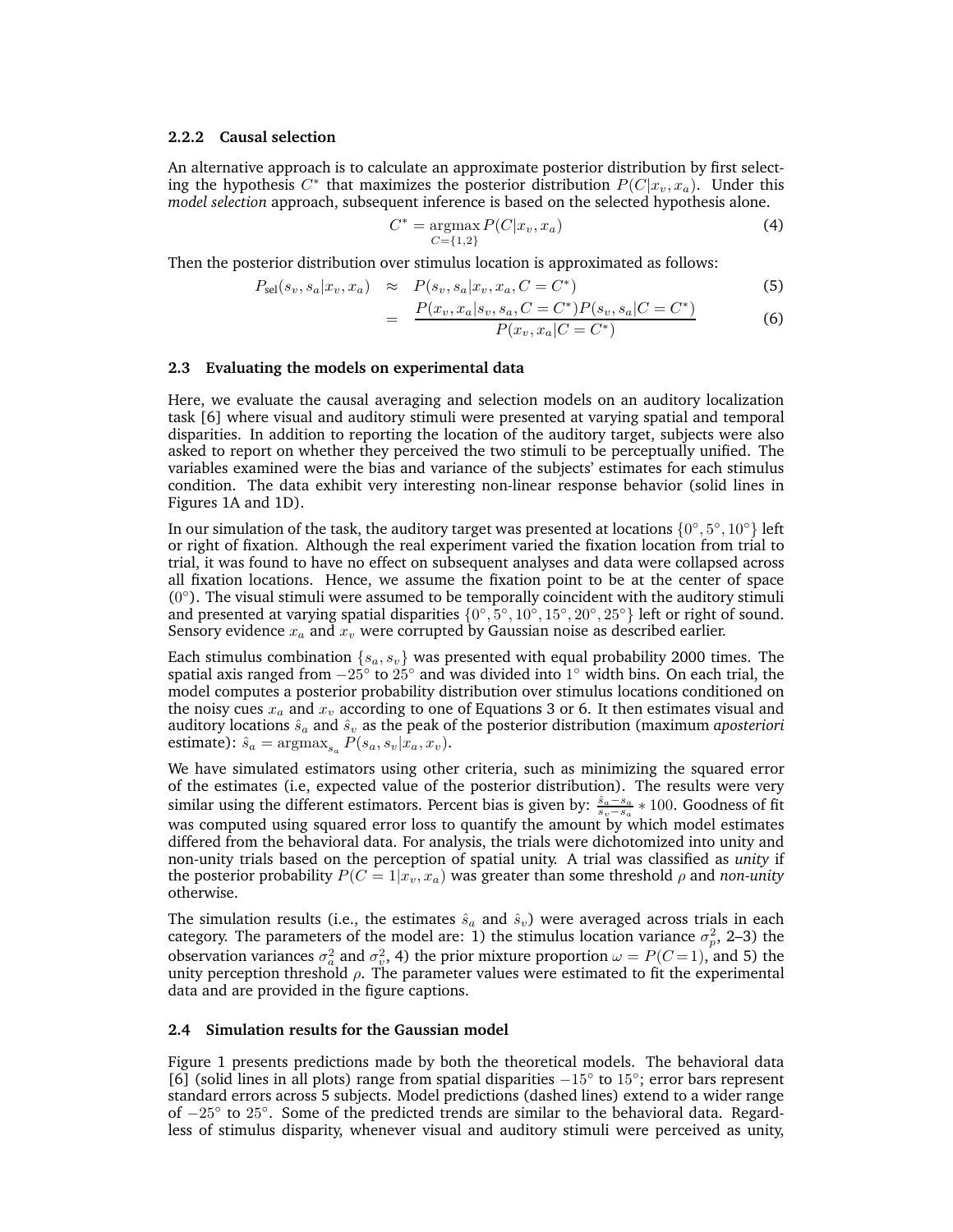the predicted response bias was very high (dashed gray; Figure 1A). This means that the auditory location was perceived to be very near to the visual stimulus. When the stimuli appeared to not be unified, the auditory location was biased away from the visual stimulus — increasingly so as disparity decreased (dashed black; Figure 1A).



Figure 1: Simulation results - Gaussian sensory likelihoods: In this, and all subsequent figures, solid lines plot the actual behavioral data reported in [6] and dashed lines are the model predictions. (A) Localization biases in the data, plotted alongside predictions from both models. (B) Causal averaging model, response variability:  $\sigma_a = 8$ ,  $\sigma_v = 0.05$ ,  $\omega = 0.15$ . (C) Causal selection model:  $\sigma_a = 6$ ,  $\sigma_v = 2.5, \omega = 0.2$ . For both models:  $\sigma_p = 100, \rho = 0.5$ . (D) Distribution of localization errors in data, for  $s_v - s_a = 0$ ; re-printed with permission from [6]. (E,F) Localization errors predicted by the causal averaging and causal selection models respectively.

However, both the models exhibit one or more significant differences from the experimental observations. The predicted curves for unity trials (dashed gray; Figures 1B,C) are all concave, whereas they were actually observed to be convex (solid gray lines). On non-unity trials too, the predicted response variabilities (dashed black lines) are an inadequate fit to the real data (solid black lines).

An additional test for the appropriateness of the models is the predictions they make with regards to the distribution of localisation errors. An analysis of the behavioral data derived from the spatially coincident stimulus conditions ( $s_v - s_a = 0$ ) revealed a distinct pattern (Figure 1D). On unity trials, localization error was  $0^{\circ}$  implying that the responses were clustered around the auditory target. On non-unity trials, the errors were bi-modally distributed and failed the test for normality [6]. Causal selection predicts a qualitatively similar distribution of errors (Figure 1F), suggesting that it may be the most appropriate inference strategy under the given task and model assumptions.

#### 3 An Alternative Model for Sensory Likelihoods

#### 3.1 Heavy-tailed likelihood formulation

In this section, we re-formulate the sensory likelihoods  $P(x_a|s_a)$  and  $P(x_v|s_v)$  as a mixture of Gaussian and uniform distributions. This mixture creates a likelihood function with heavy tails.

$$
x_v \sim \pi \mathcal{N}(x_v; s_v, \sigma_v^2) + \frac{(1-\pi)}{r_l}; x_a \sim \pi \mathcal{N}(x_a; s_a, \sigma_a^2) + \frac{(1-\pi)}{r_l}
$$
(7)

#### 3.2 Simulation results with heavy-tailed sensory likelihoods

Figure 2 presents predictions made by the theoretical models based on heavy-tailed likelihoods. Both models now provide a much better fit to bias and variance, compared to their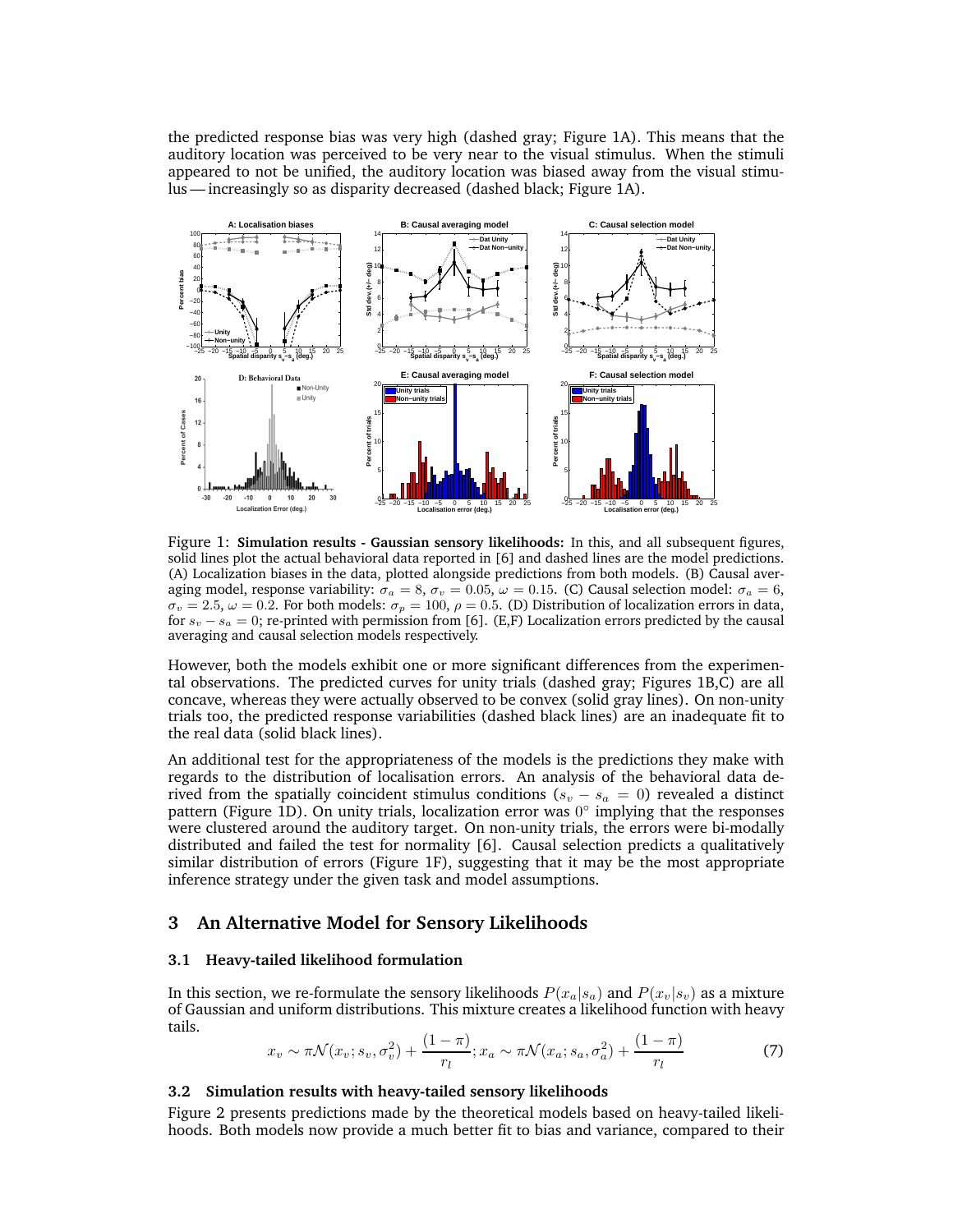

Figure 2: Simulation results - heavy-tailed likelihoods: (A) Localization biases in the data, plotted alongside model predictions. (B) Causal averaging model, response variability:  $\sigma_a = 3.5$ ,  $\sigma_v = 2$ . (C) Causal selection model:  $\sigma_a = 5$ ,  $\sigma_v = 2.5$ . In both models,  $\sigma_p = 100$ ,  $\omega = 0.2$ ,  $\rho = 0.5$ ,  $r_l = 180^\circ$ . (D) Distribution of localization errors in data, for  $s_v - s_a = 0$ . (E,F) Localization errors predicted by the heavy-tailed causal averaging and causal selection models.

Gaussian counterparts. The heavy-tailed causal averaging model (Figure 2B) makes reasonable predictions with regards to variability. However, both the amount and the trend of predicted biases for non-unity trials (dotted line; 2A) do not match observations.

Here too, the best-fitting model is causal selection (dashed line; Figures 2A,C). The localization error distribution (Figure 2F) very closely matches the true observations (Figure 2D) in how the unity responses are uni-modally distributed about the target location  $s_a$ , and nonunity responses are bi-modally distributed either side of the target. Visually, this is a better prediction of the true distribution of errors, compared to the prediction made by the Gaussian causal selection model (Figure 1F); we are unable to make a quantitative comparison for want of access to the raw data.

Compared with the results in Figure 1, our models make very different bias and variance predictions for spatial disparities not tested. This is discussed in detail in Section 4. The heavy-tailed likelihood model has two more free parameters ( $r_p$  and mixing proportion  $\pi$ ; Equation 7) than the Gaussian, which is essentially a subset of the heavy-tailed mixture when  $\pi = 1$ . Although the Gaussian model may be preferred for its computational simplicity, it is a demonstrably poor fit to the data and the heavy-tailed model is a worthwhile improvement.

#### 3.3 Analyzing the likelihood models

Existence of the heavy tails in the likelihood function seems to be a critical feature that supports the non-linear behavior in the data. We substantiate this suggestion using Figure 3, and attempt to give some intuition behind the qualitative differences in variability and bias between Figures 1 and 2. The discussion below focuses on 3 disparity conditions. The congruent case  $|s_v - s_a| = 0$  is chosen for reference;  $|s_v - s_a| = 10$  and  $|s_v - s_a| = 25$  are chosen since the Gaussian and heavy-tailed models tend to differ most in their predictions at these disparities.

Let us first consider the unity case. In general, most of the samples on unity trials are from the region of space where both the auditory and visual likelihoods overlap. When true disparity  $|s_v - s_a| = 0$ , it means that the two likelihoods overlap maximally (Figures 3Aii and 3Cii). Hence regardless of the form of the likelihood, variability on unity trials at  $|s_v - s_a| = 0$  should be roughly between  $\sigma_v$  and  $\sigma_a$ . This can be verified in Figures 1C, 2C.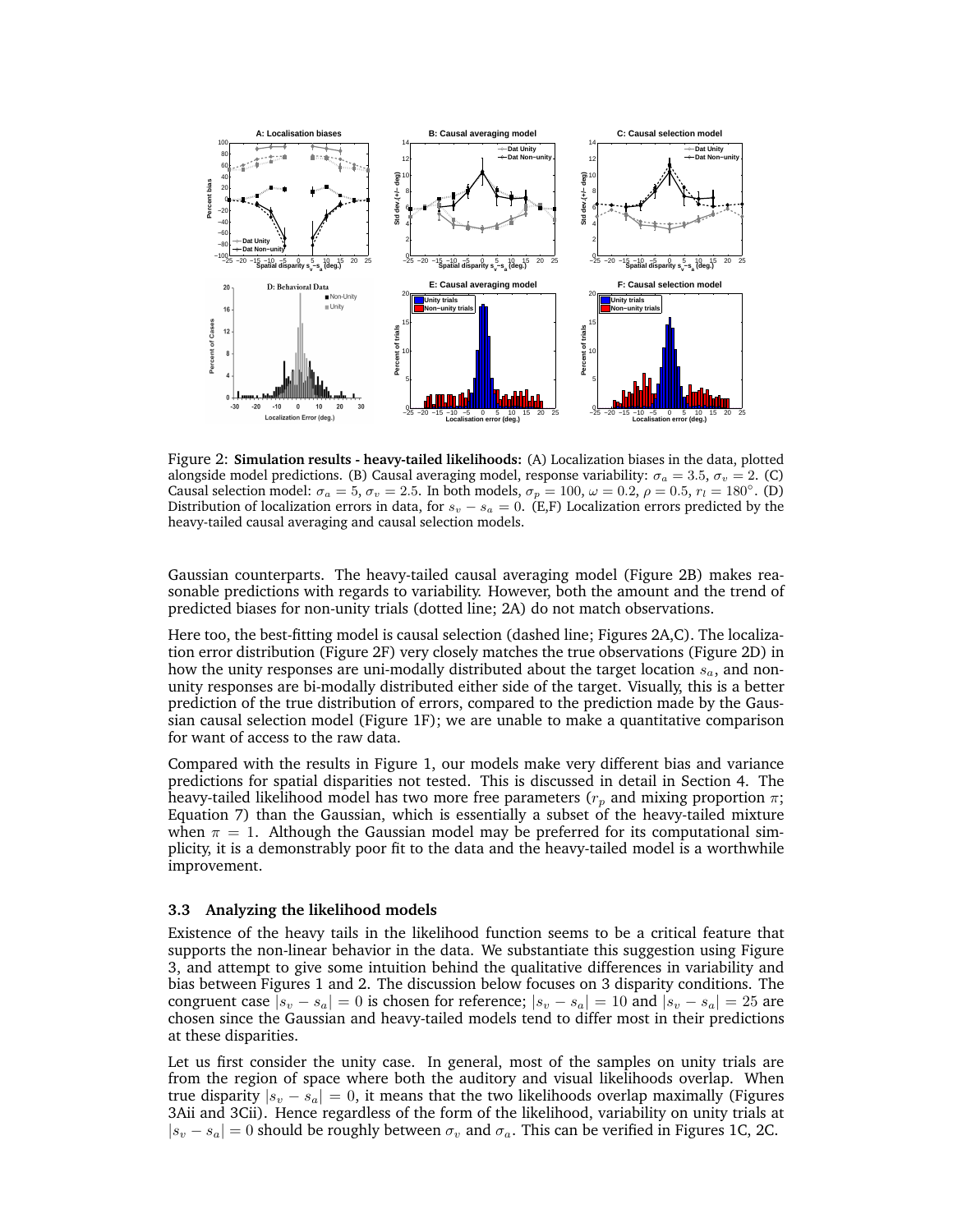

Figure 3: Analyzing the likelihood models: Results from the causal selection models. In all plots, light-gray histograms are samples  $x_v$  from visual likelihood distribution; dark-gay histograms plot  $x_a$ . Black histograms are built only from samples  $x_a$  on which either unity (A,C) or non-unity (B,D) judgment was made. Each panel corresponds to one of three chosen disparities; histograms in the panel plot samples from all stimulus conditions that correspond to that particular disparity.

Now one of the biggest differences between the likelihood models is what happens to this variability as  $|s_v - s_a|$  increases. In the case of the Gaussian, the amount of overlap between the two likelihoods decreases (Figures 3Ai,3Aiii). Consequently, the samples are from a somewhat smaller region in space and hence the variability also decreases. This corresponds to the concave curves predicted by the Gaussian model (Figures 1C; dashed gray). Whereas for the heavy-tailed likelihood, the overlapping regions roughly increase with increasing disparity, due to the long tails (Figures 3Ci,3Ciii). This is reflected in the gradually increasing variability on unity trials corresponding to the better matching convex curves predicted by the heavy-tailed model (Figure 2C).

On the non-unity trials, most of the samples are from non-overlapping regions of space. Here, the biggest difference between the likelihood models is that in the Gaussian case, after a certain spatial limit, the variability tends to increase with increasing  $|s_v - s_a|$ . We also see this trend in simulation results presented in [2; 4]. This is because as disparity increases, the degree of overlap between two likelihoods decreases and variability approaches  $\sigma_a$  (Figures 3Bi,3Biii). However, the behavior in the real data suggests that variability continues to be a constant. With heavy-tailed likelihoods, the tails of the two likelihoods continue to overlap even as disparity increases; hence the variability is roughly constant (Figures 3Di,3Diii).

#### 4 Model Predictions

Quantitative predictions — variance and bias: Our heavy-tailed causal selection model makes two predictions with regards to variability and bias for stimulus conditions not yet tested. One prediction is that on non-unity trials, as spatial disparity  $s_v - s_a$  increases, the localisation variability continues to remain constant at roughly a value equivalent to the standard deviation of the auditory likelihood (Figure 2C; black dashed plot). However, response percent bias approaches zero (Figure 2A; black dashed plot), indicating that when spatial disparity is very high and the stimuli are perceived as being independent, auditory localisation response is consistent with auditory dominance.

A second prediction is that percent bias gradually decreases with increasing disparity on unity trials as well. This suggests that even when highly disparate stimuli are perceived as being unified, perception may be dominated by the auditory cues. Our results also predict that the variability in this case continues to increase very gradually with increasing disparity up to some spatial limits ( $|s_v-s_a|=20^\circ$  in our simulations) after which it begins to decrease. This accords with intuition, since for very large disparities, the number of trials in which the the stimuli are perceived as being unified will be very small.

Qualitative prediction— distribution of localization errors: Our model also makes a qualitative prediction concerning the distribution of localisation errors for incongruent ( $s_v$ −  $s_a \neq 0$ ) stimulus conditions. In both Figures 4A and B, localization error on unity trials is equivalent to the stimulu disparity  $s_v - s_a = 10^\circ$ , indicating that even at this high disparity, responses are cluttered closer to the visual stimulus location. On non-unity trials, the error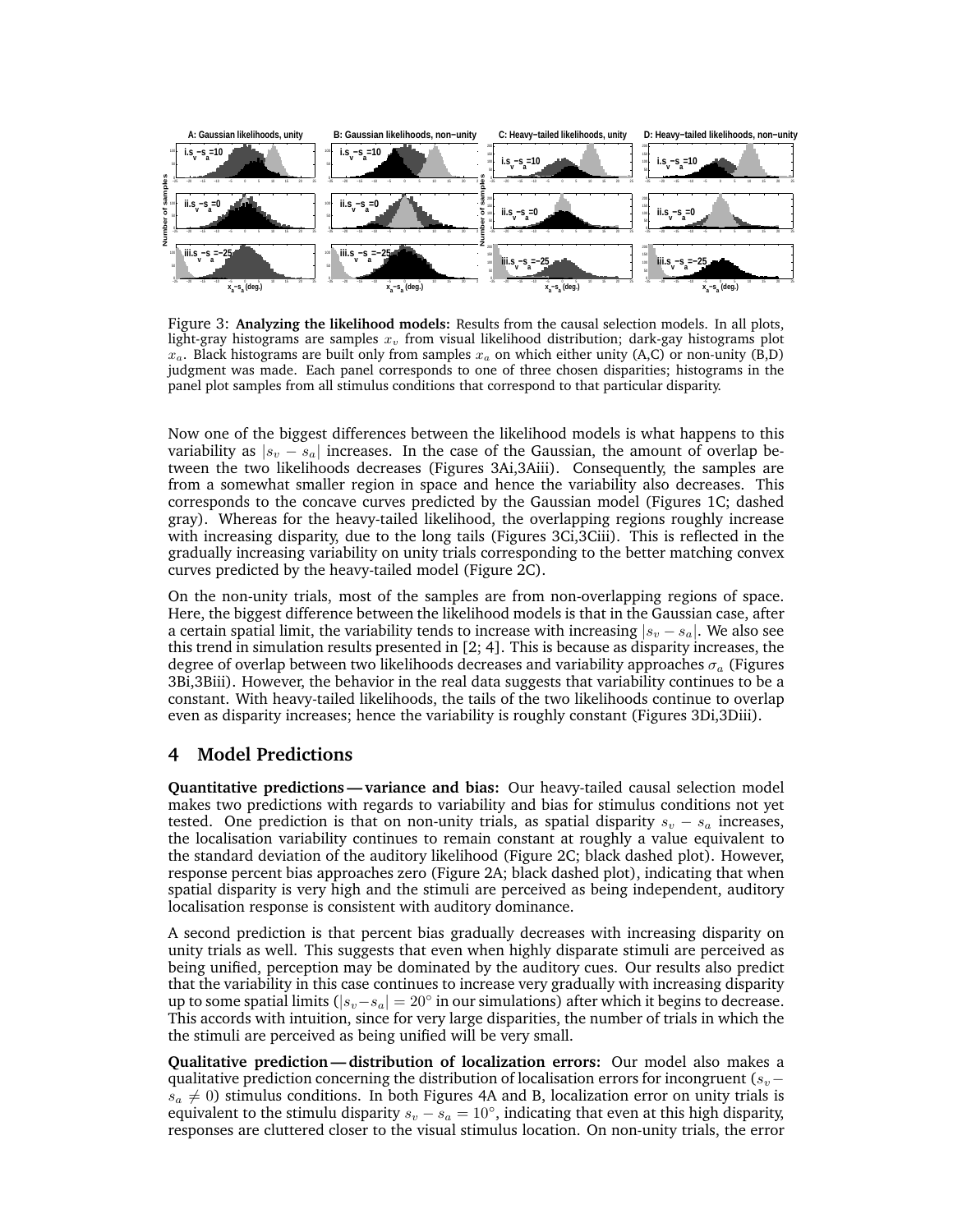is about 5 ◦ here; responses are more broadly distributed and the bias is highly reduced. The Gaussian and heavy-tailed predictions differ in how quickly the error distributions go to zero.



Figure 4: Model predictions: (A,B) Localization error distributions predited by the Gaussian and heavy-tailed causal selection models. Plots correspond to stimulus condition  $s_v = 20$ ;  $s_a = 10$ . (C,D) Response variability and bias predicted by they heavy-tailed causal averaging and selection models on simulation of an audio-visual localization task [3].

Specificity to experimental task: In the experimental task we have examined here [6], subjects were subjects were asked to first indicate the perceived location of sound on each trial and then to report their judgement of unity. The requirement to explicitly make a unity judgement may incur an experimental bias towards the causal selection model.

To explore the potential influence of task instructions on subjects' inference strategy, we tested our models on a simulation of a different audio-visual spatial localisation task [3]. Here, subjects were asked to report on both visual and auditory stimulus locations and were not explicitly instructed to make unity judgements. The authors employed model averaging to explain the results [3] and the data were found to have a very high likelihood under their model. However, they do not analyse variability in the subjects' responses and this aspect of behavior as a function of spatial disparity is not readily obvious in their published data.

We evaluated both our heavy-tailed causal averaging as well as causal selection models on a simulation of this experiment. The two models make very different predictions. Causal averaging predicts that response variability will monotonically increase with increasing disparity, while selection predicts a less straightforward trend (Figure 4C). Both models predict a similar amount of response bias and that it will decrease with increasing disparity (Figure 4C). This particular prediction is confirmed by the response bias in their behavioral data plot made available in [3]. Considering the paradigmatic differences between the two studies ([6] and [3]) and the wide range in bias, applying both inference methods and likelihood models on this data could be very informative.

Adaptation of the prior: One interesting aspect of inference under this generative model is that as the value of  $\omega = P(C = 1)$  increases, the variability also increases for both unity and non-unity trials across all disparities. However, the response bias remains unchanged. Given this correlation between response variability and the prior over hypotheses, our approach may be used to understand whether and how subjects' priors change during the course of an experimental session. Considering that the best value across all trials for this prior is quite small ( $\omega \sim 0.2$ ), we hypothesize that this value will be quite high at the start of an experiment, and gradually reduce. This hypothesis leads to a prediction that variability decreases during an experimental session.

#### 5 Discussion

In this paper, we ventured to understand the computational mechanisms underlying sensory cue interactions that give rise to a particular pattern of non-linear response behavior [6], using a mixture of two different models that could have generated the sensory data. We proposed that the form of the sensory likelihood is a critical feature that drives non-linear behavior, especially at large stimulus disparities. In particular, a heavy-tailed likelihood function more accurately fits subjects' bias and variance in a cue combination task.

Heavy-tailed distributions have been used previously in modeling cue interactions [7; 8]. In this paper, we went further by comparing the ability of heavy-tailed and Gaussian like-